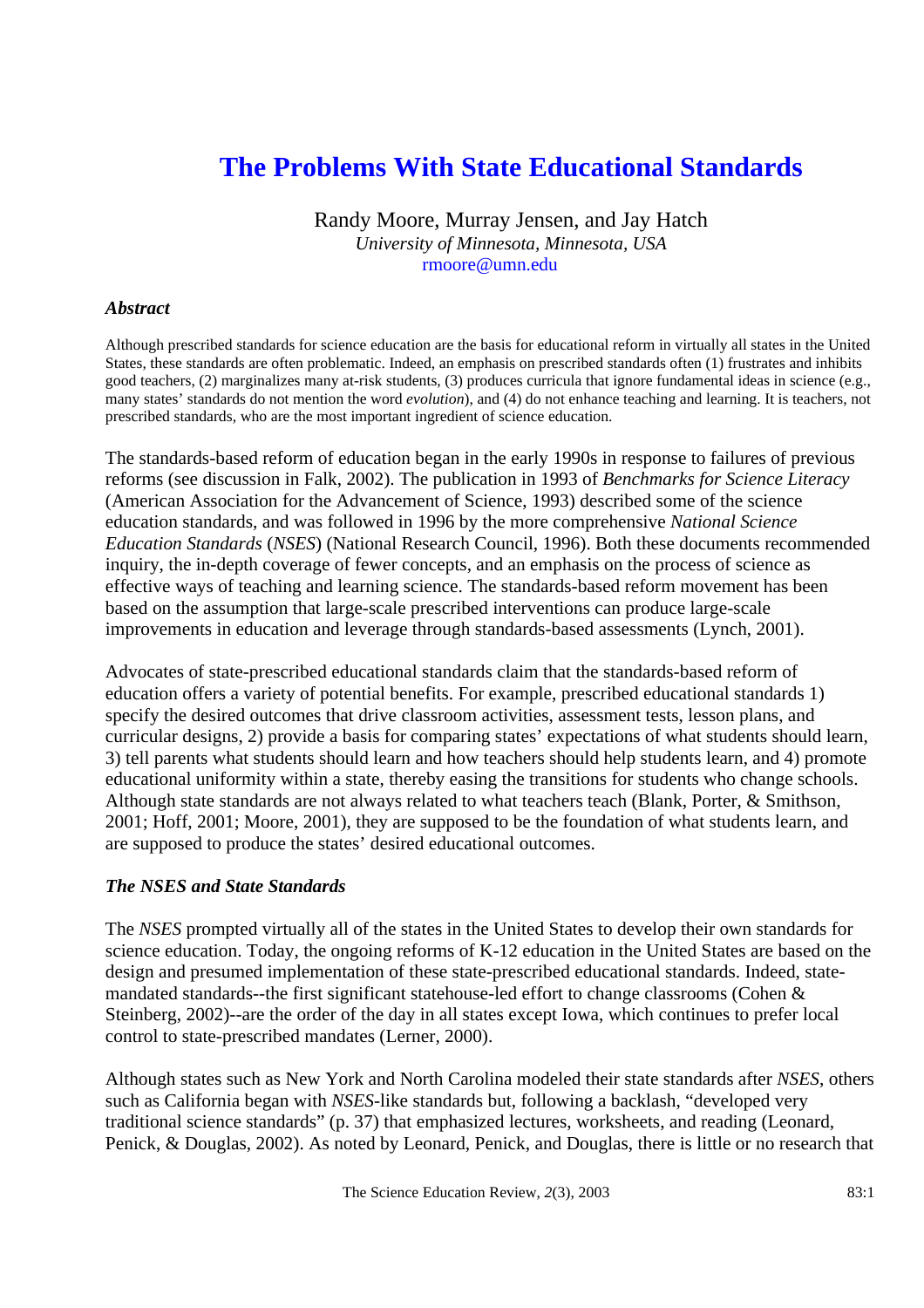supports the effectiveness of these traditional methods that are emphasized in many states' standards. Although these state-prescribed standards are very influential, they also raise concerns. For example, states' educational standards are inevitably accompanied by standards-based assessments (e.g., standardized tests, assessment tests) that are often used as a basis for establishing schools' budgets and teachers' salaries, as in Arizona (Jorgenson & Vanosdall, 2002). This makes standards-based assessments and standards-based curricula high-stakes ventures. For example,

- 1. In Chicago, principals and teachers can be reassigned if a school doesn't do well on assessment tests (Falk, 2002).
- 2. New York state has a "takeover" policy that allows poor-performing schools to be closed. In these schools, teachers and administrators lose their jobs (White & Johnston, 1999).
- 3. In several states, performances on assessment tests are used to allocate resources to schools (Darling-Hammond, 2003; Falk, 2002; Jones & Whitford, 1997). These policies have often produced competition and, in some cases, resentment.

Given the importance of state-prescribed standards and their accompanying assessments to schools and teachers, it's not surprising that growing numbers of teachers "teach to the test" (Jorgenson & Vanosdall, 2002). For example, in Kentucky, test-related sanctions and rewards have caused teachers to "focus on whatever is thought to raise test scores rather than on instruction aimed at addressing individual student needs" (Jones & Whitford, 1997, p. 277). The emphasis on standards-based assessments has also had some unforeseen, and especially unfortunate, consequences (Darling-Hammond, 2003). For example, some schools have manipulated scores by keeping certain students out of the testing pool (Falk, 2002 and references therein), and others have tampered with the scores that they have reported (Hoff, 1999). Some teachers have even committed crimes to ensure that their students performed well on the tests (e.g., Richard, 2002).

Lost in the debate about prescribed educational standards and assessments are four simple but important questions:

- 1. Are science education standards always in the best interests of students?
- 2. Does an emphasis on prescribed standards further marginalize at-risk students?
- 3. Should science teachers always tailor their courses and teaching to match science education standards?
- 4. And, most importantly, do prescribed standards enhance teaching and learning about science?

## *Are States' Science Education Standards Always in the Best Interests of Students?*

Although most sets of state science-education standards acknowledge that science is a process, the standards and their accompanying assessments typically emphasize scripted, pre-packaged content (e.g., definitions, facts) rather than process (see discussion in Arey, 2002). As a result, there are many valuable experiences that don't match any particular standard. Consider, for example, a field trip to a pond or lake. Since such local science activities do not match any specific standard, is the field trip a "wasted day"? Similarly, is a walk through woods to see mushrooms and bryophytes in their natural environment (rather than as pickled specimens in jars or as drawings on a wall chart) a wasted day? Although these and other highly-scripted activities often don't match any standard, they can nevertheless be invaluable and memorable learning experiences for science students and teachers.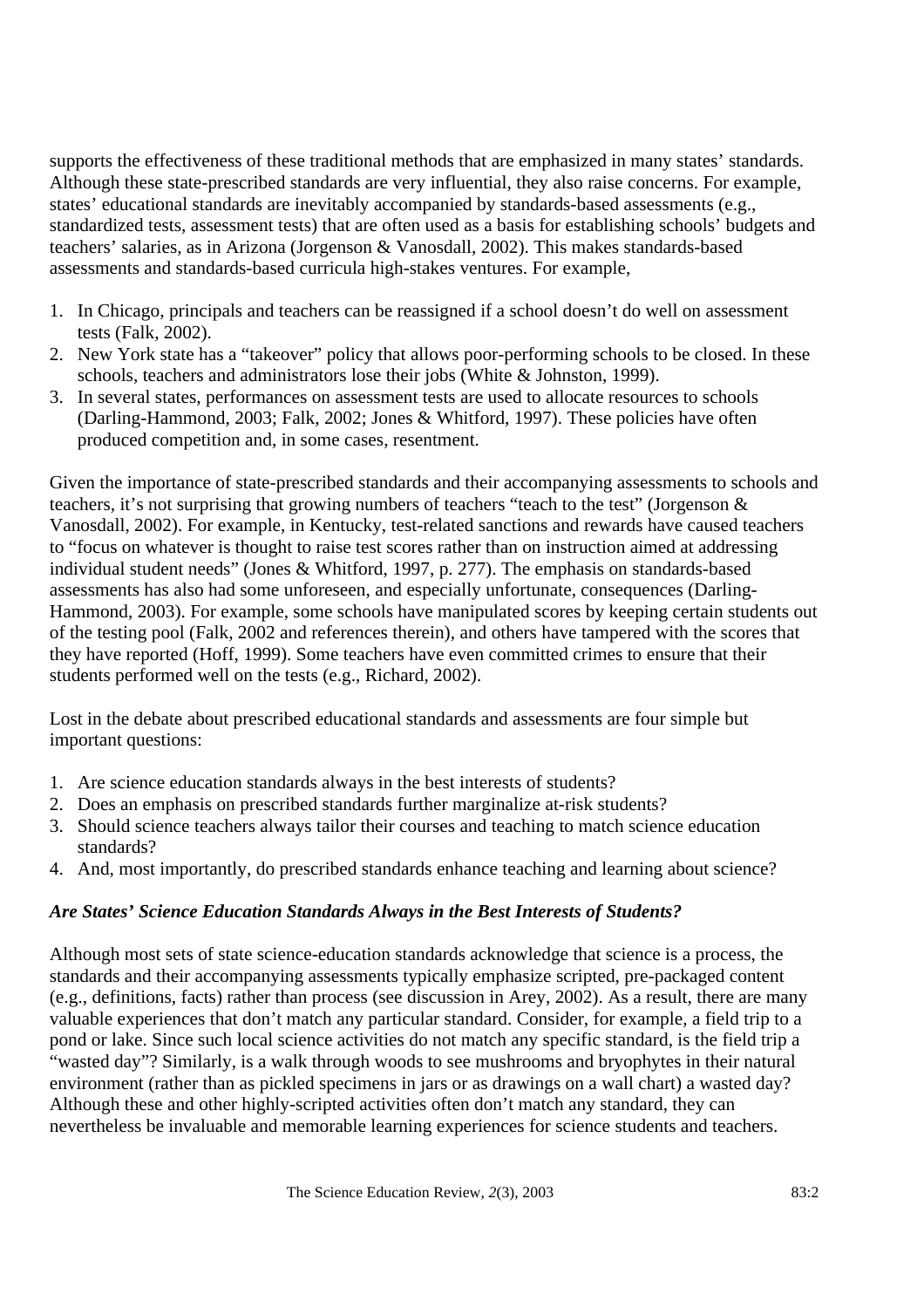However, these activities are often avoided to ensure that teachers can cover all of the topics that are prescribed by the state standards and tested for by assessment tests. This "cover everything" approach dictated by prescribed standards has often prompted schools and teachers 1) to push low-scorers into special education, or encourage them to drop out (Allington & McGill-Franzen, 1992; Darling-Hammond, 1991, 1992; Koretz, 1988; Shephard & Smith, 1988), 2) to reduce or eliminate their students' exposure to important experiences and techniques, such as term papers, computers, and science-related technology (Dividing Lines, 2001; Fitzhugh, 2002), and 3) to often eliminate pedagogical approaches that have been based on successful practice and validated by gains in achievement, including inquiry-based instruction (see discussion in Jorgenson & Vanosdall, 2002). Science assessment tests often still focus not on the process of science, but rather on students' abilities to retain massive amounts of facts (Falk, 2002).

The dilemma that occurs when experiences that enhance learning about science do not conform to any particular educational standard is why many of the best science teachers--that is, those who are dedicated to experiential inquiry and constructivism--are often frustrated (and even inhibited) by prescribed science education standards (e.g., Gerking, 2001). These teachers know that it is in students' best interests to *experience* and *do* science. They also know that such experiences may not necessarily improve students' scores on standards-based assessment tests that emphasize facts and definitions. However, these teachers--and there are many of them (Arey, 2002)--often feel that their hands are tied. If they stray from the scripted standards, they are often reprimanded by administrators for not following the prescribed plan. So these teachers follow the plan, despite knowing that the plan may bore students and be counterproductive to learning (Arey, 2002).

Teachers who emphasize the "cover-it-all" approach encouraged by standards-based reform are seldom bothered by content-laden standards, for such standards help these teachers justify their content-based courses. Rather than organize educational activities that may not match a particular standard, content-based teachers teach to the test by giving students more fact-filled lectures that will help them on assessment tests. This approach, which is much easier than hands-on constructivist teaching, is often justified with the claim that something is not worth teaching if it cannot be measured or directly correlated with a specific standard. However, the teaching-to-the-test approach that usually accompanies an emphasis on prescribed standards is often based merely on drilling and repetitive examples, which can alienate many students from learning science (Haberman, 1991). This emphasis on testing rather than learning has important consequences:

- 1. State-mandated testing consumes large amounts of time. For example, in some Arizona school systems, the testing required by the state and districts consumes one fifth of students' and teachers' class time (Jorgenson & Vanosdall, 2002).
- 2. The costs of state-mandated tests divert money from instruction. Indeed, the administration of only one test can cost more than many teachers get to buy instructional supplies for the classes during an entire year (Falk, 2002). As one teacher noted, "if this money were given to me to buy more books and materials for my students or to sponsor professional development opportunities for me and my colleagues, I could do a far better job of preparing my students for the upcoming tests than more test practice will ever do" (p. 614).

The standards-based recipe for teaching, learning, and testing in many states has little to do with how students learn best, and nothing to do with how teachers teach best. In some instances, the emphasis on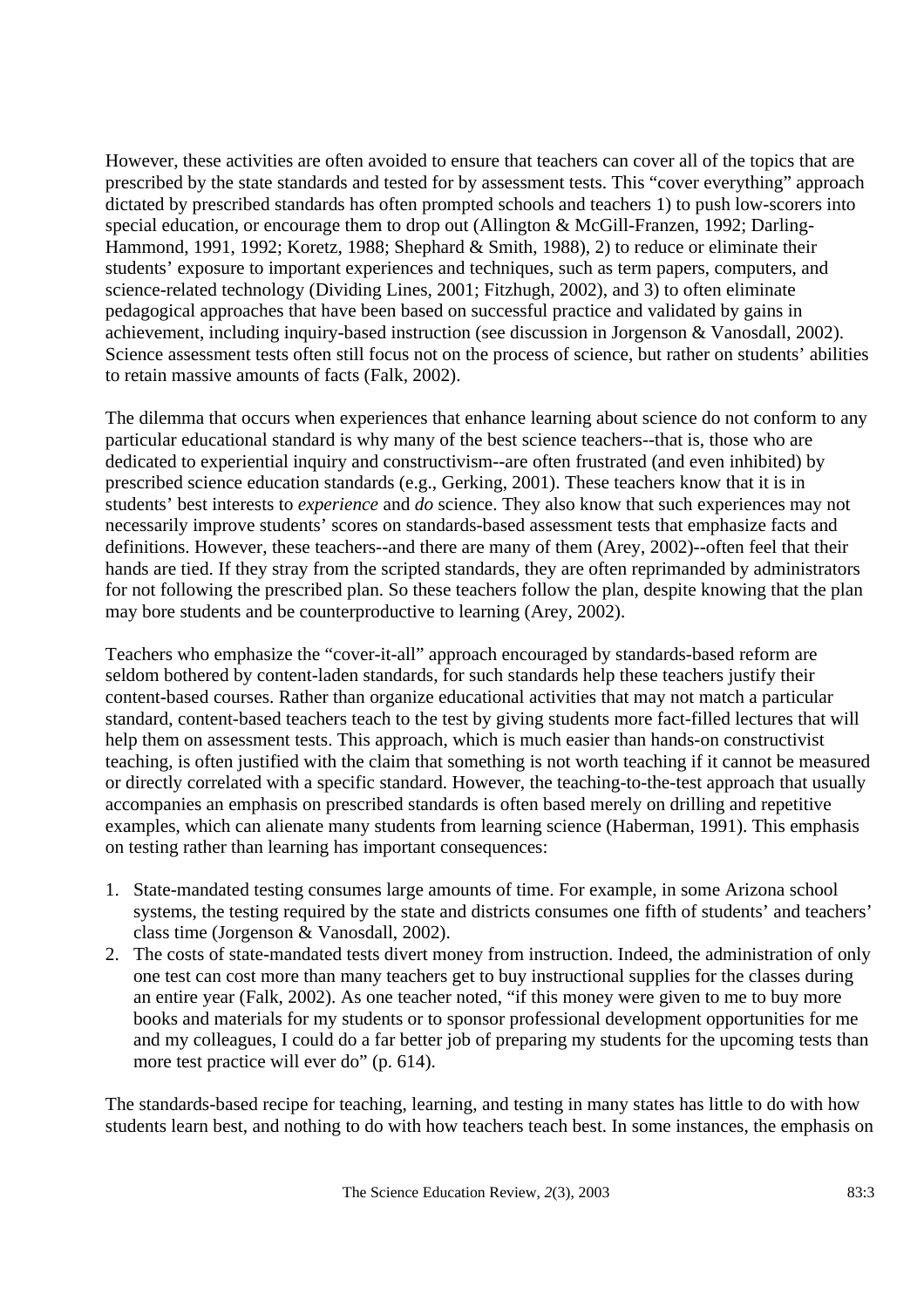standards-based teaching has even forced many teachers and school districts to abandon inquiry-based instruction (see above) and to replace hands-on experiences (e.g., field trips) and other similar activities with "practice testing" (see quote above), and has reduced teachers to technicians who prepare practice tests and follow highly-prescribed "cookbook" curricula (Falk, 2002). In many districts, these curricula are extremely restrictive. For example, in 1999 the Chicago Public Schools adopted a standards-based curriculum that specifies what students learn every day, what questions teachers should ask every day, what pages of the textbook teachers should cover every day, and which parts of assessment tests are addressed every day. In these curricula, administrators prescribe what topics are addressed in every discipline in every grade on every day. This emphasis on prescribed standards forces teachers to ignore their professional judgements and students' needs regarding the proper pace and method of coverage to ensure that they cover everything and meet the state's prescribed standards. As one teacher noted, standards have shackled teachers' jobs in a "straightjacket of outcomes" as administrators have used state standards to "teacher-proof" instruction (Arey, 2002). Instead of strengthening teachers' professional abilities and knowledge, administrators use standards to make teachers compliant robots who must follow state-prescribed rules to produce results (Falk, 2002). In these and other instances, following prescribed science-education standards often impedes science education and is not in students' best interests.

## *Does an Emphasis on Prescribed Standards Further Marginalize At-Risk Students?*

State-prescribed standards are often touted as an effective way of ensuring that all students graduate with a common set of academic skills that are important for success. However, this standardization of outputs (i.e., students having a common set of academic skills) inevitably depends on standardized inputs; that is, on a standardized curriculum that covers all of the material specified by the standards. To ensure that they cover everything prescribed by their state's standards, science teachers must often limit supplemental activities, students' questions, and inquiry as they rush through their classes. There is little extra time for exposure to new experiences such as technology (Dividing Lines, 2001), or for the in-depth coverage that is often necessary for understanding and thinking critically about a subject.

Many standards-based assessment tests not only emphasize facts and definitions, but also require that students show a mastery of those facts and definitions in just one way (e.g., a multiple-choice test). This narrow approach to assessment negates efforts that use multiple ways of teaching and learning to broaden the groups of students who succeed, and leaves behind students who are better able to show what they know and can do with an essay, presentation, or other project (Falk, 2002). As noted by Darling-Hammond and Falk (1997), "in the name of ambitious-sounding reforms, such standardsbased initiatives are exacerbating differences between students from different backgrounds and placing constraints on education that undermine effective teaching" (p. 35).

The regimented cover-everything approach to teaching science also necessarily frames students' different learning-styles--and the different pedagogical approaches necessary to deal with those differing learning-styles--as a problem that must be contained, minimized, or ignored (Bohn & Sleeter, 2000). That is, regimented standards often make it difficult to deal with students' individual needs when they have different perspectives or stray from the prescribed, standards-based agenda. This regimentation further marginalizes many at-risk students, and is not overcome by textbooks having largely cosmetic approaches to diversity, culturally homogenous teachers who often lack substantive exposure to the work of marginalized groups, classroom discussions and textbooks that seldom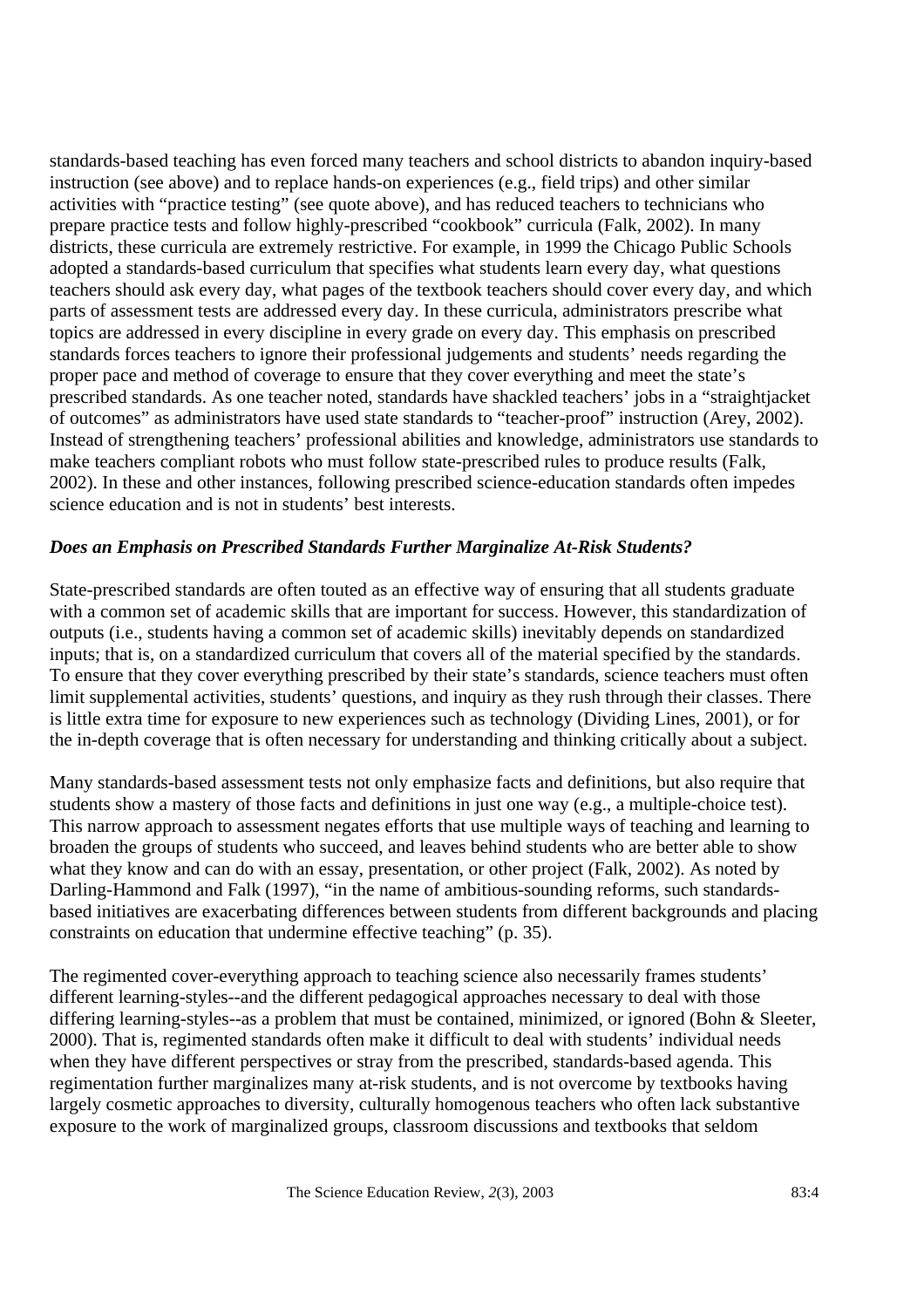acknowledge educational inequities and different social classes, or celebrations of a few ethnic holidays (Lipman, 1998, Sleeter & Grant, 1991). This is why students having different learning styles and cultural backgrounds (e.g., ethnic minorities, students from lower socioeconomic classes) often feel unwelcome and invisible in science classrooms that emphasize covering everything rather than students' needs for learning. This marginalization often makes it impossible or undesirable for students to feel that they belong in science (Brickhouse & Potter, 2001).

Contrary to the implied assumptions of conceptual change and other traditional approaches to science education, language and culture cannot be separated from learning (Lynch, 2001). Thus, our goal of "science for all" cannot be based on the "one size fits all" approach of prescribed standards (Lee, 1999; Lynch, 2000; Lynch et al., 1966; Rodriguez, 1997). Although an emphasis on prescribed standards may work well for upper- and middle-class students, it seldom works for the 40% of US students who are culturally, linguistically, or ethnically diverse, for such standards often ignore the social, cultural, and historical contexts of teaching and learning (Darling-Hammond, 1997; Lynch, 2001). This helps explain why the academic success of minorities has continued to lag behind that of other groups, *despite* an emphasis on prescribed standards (Larabee, 1999). As Adrienne Rich (1986) has noted, "when someone with the authority of a teacher, say, describes the world and you are not in it, there is a moment of psychic disequilibrium, as if you looked into a mirror and saw nothing" (p. 9). Many teachers interpret this disequilibrium as meaning that "those students" don't try and don't want to learn (Marriott, 2001). Rather than include appropriate cultural perspectives and corresponding pedagogies to involve those students in science, these teachers often assume that the students "aren't cut out for science" and route them to non-science classes (Moore, 2002b, 2002c).

The emphasis on state-prescribed standards is based on the assumption that all students have an equal opportunity to learn, and therefore that all students have an equal opportunity to succeed in a standards-based curriculum. This assumption is a fantasy. There are enormous inequities regarding teachers, resources, and facilities, even in schools in the same areas (e.g., unequal percentages of under-prepared and unqualified teachers, unequal access to technology, and unequal offerings of AP courses [Reid, 2001; Viadero, 2001]). Most of these inequities are dictated by socioeconomic status. Richer (usually whiter) neighborhoods have better schools, which have better teachers, higher expectations, better facilities, and more educational opportunities. Given the current methods for funding public schools, standards-based curricula and their accompanying standards-based assessments will almost certainly widen the gap between social classes (Apple, 1996) and perpetuate the apartheid that now characterizes many sciences (Moore, 2002b, 2002c). As Ayers (2000) has noted, our school system often exists as "two parallel systems--one privileged, adequate, successful, and largely White; the other ... disabled, starving, failing, and African American" (p. 66). An emphasis on prescribed standards will exacerbate this dichotomy (Ayers).

## *Should Science Teachers Always Tailor their Courses and Teaching to Match Science Education Standards?*

There are some instances in which responsible science teachers should ignore educational standards. For example, consider states such as Alabama, Florida, Georgia, Kentucky, Mississippi, New Hampshire, North Dakota, Ohio, Oklahoma, Tennessee, and Wyoming (to name just a few), which have science education standards that physicist L. S. Lerner (Lerner, 2000) has described as "useless" (p. 1) and, in some cases, "an embarrassing display of ignorance" (p. 1). Although there was a national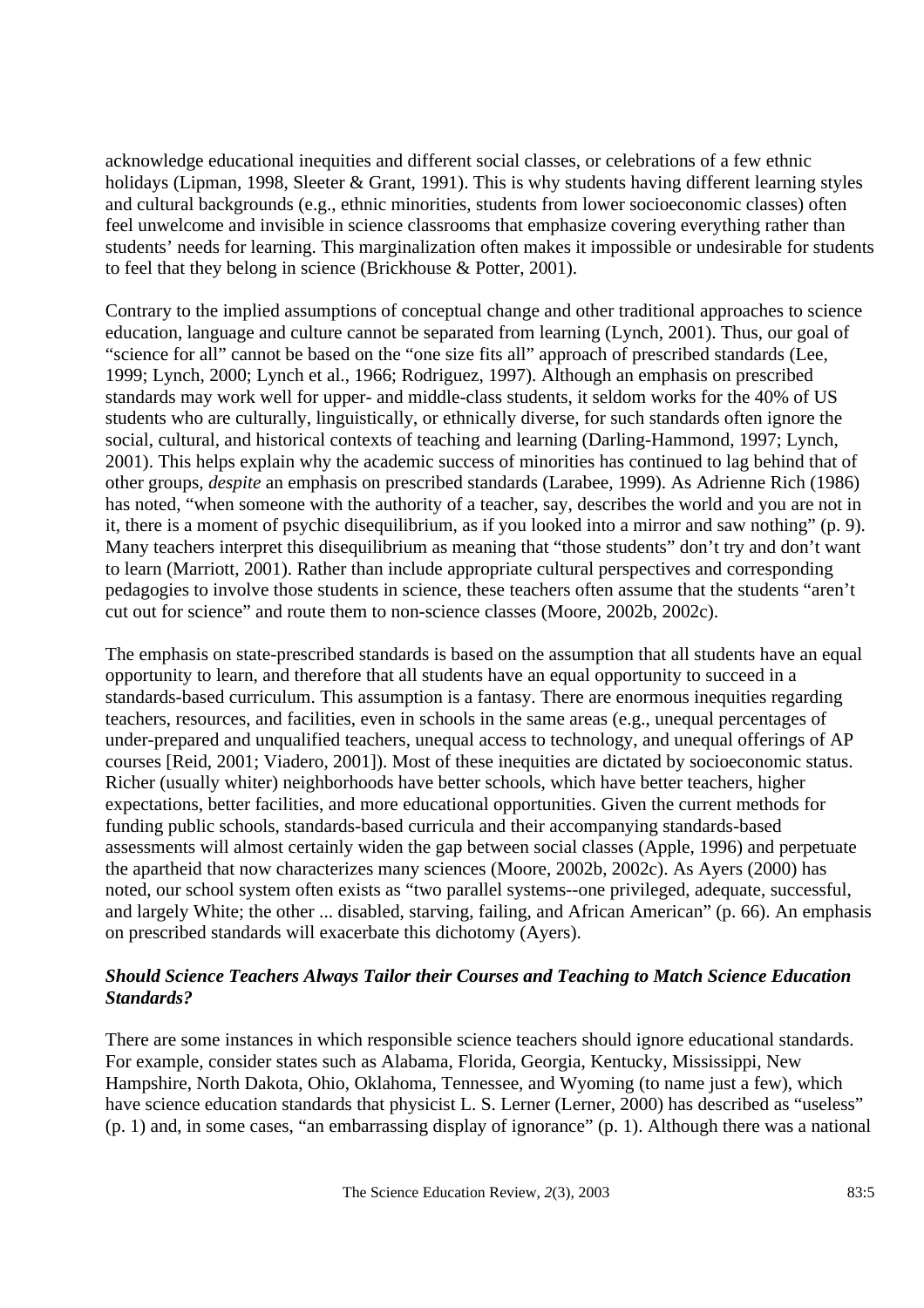outcry by scientists, science educators, and others when Kansas deleted evolution from its state education standards in 1999 (Moore, 2002a), several states continue to base their science education programs on highly prescribed standards that do not mention evolution (Lerner, 2000; Moore, 2001). If biology teachers in these states follow their states' educational standards, they'll not include evolution in their courses, and in many cases won't even mention the word *evolution* in their classes. This would be educational malpractice (Moore, 2001). Similarly, the teaching of Biblical creationism in science classes, as is encouraged in states such as Kentucky (Moore, 2002a) is not only bigoted, but also unconstitutional (*Edwards v. Aguillard* & *McLean v. Arkansas Board of Education* in Moore, 2002a).

### *Do State-Prescribed Standards Enhance Teaching and Learning about Science?*

In theory, prescribed standards can enhance teaching and learning. But do they? Although some science teachers claim that standards-based teaching is more useful than didactic teaching or cooperative learning (e.g., Galus, in press), others are frustrated with the regimentation that accompanies the use of prescribed standards. Effective teachers have many ways of achieving educational goals, but an emphasis on prescribed standards often shifts the focus from teaching and learning to covering everything. Moreover, the advocates of standards-based science education seldom provide any quantitative data to document that prescribed standards enhance learning. We suspect that there's a reason for this--namely, that the mere presence of prescribed standards doesn't necessarily enhance learning about science. In fact, some evidence suggests that standards-based reform may cause *more* students to drop out of school (Cohen & Steinberg, 2002).

Effective teachers have always looked for ways to make their courses interesting, integrate content, and reach students. Teachers did these things--and were effective teachers--long before they were bridled by sets of regimented standards for science education. For these teachers, standards are often little more than frustrating and unnecessary impediments to their teaching and students' learning. Conversely, content-laden standards seldom do anything to help ineffective teachers except add the illusory trappings of bureaucracy, documentation, and a false sense of accomplishment. These teachers may cover everything specified by standards, but their students often learn relatively little.

The growing emphasis on regimented standards in science education is often misplaced. Moreover, this emphasis on standards causes many teachers to experience daily attacks on their dignity, authority, and professionalism as they are told what to teach and how to teach by people far from the teachers' classrooms and struggles. Since many teachers are threatened with demotion or reassignment if they don't produce good results on assessment tests, many teachers choose the path of least resistance. Instead of looking out for the best interests of their students, teachers resign themselves to a different mindset--namely, that if their students do not do well on the assessment tests, the school can't blame the teacher, because she/he will have followed the standards (i.e., "I have done it the way they told me to" [Arey, 2002]).

Although standards are inexpensive and easy to propose (Michael Apple refers to standards-based reform as being "reform on the cheap" [Apple, 1996]), the most important part of science education continues to be effective and creative teachers, not prescribed standards. When we take away from teachers the chance to think, create, and innovate, we deny them the feeling of satisfaction when they succeed. By the same token, we relieve them of responsibility when they fail (Arey, 2002).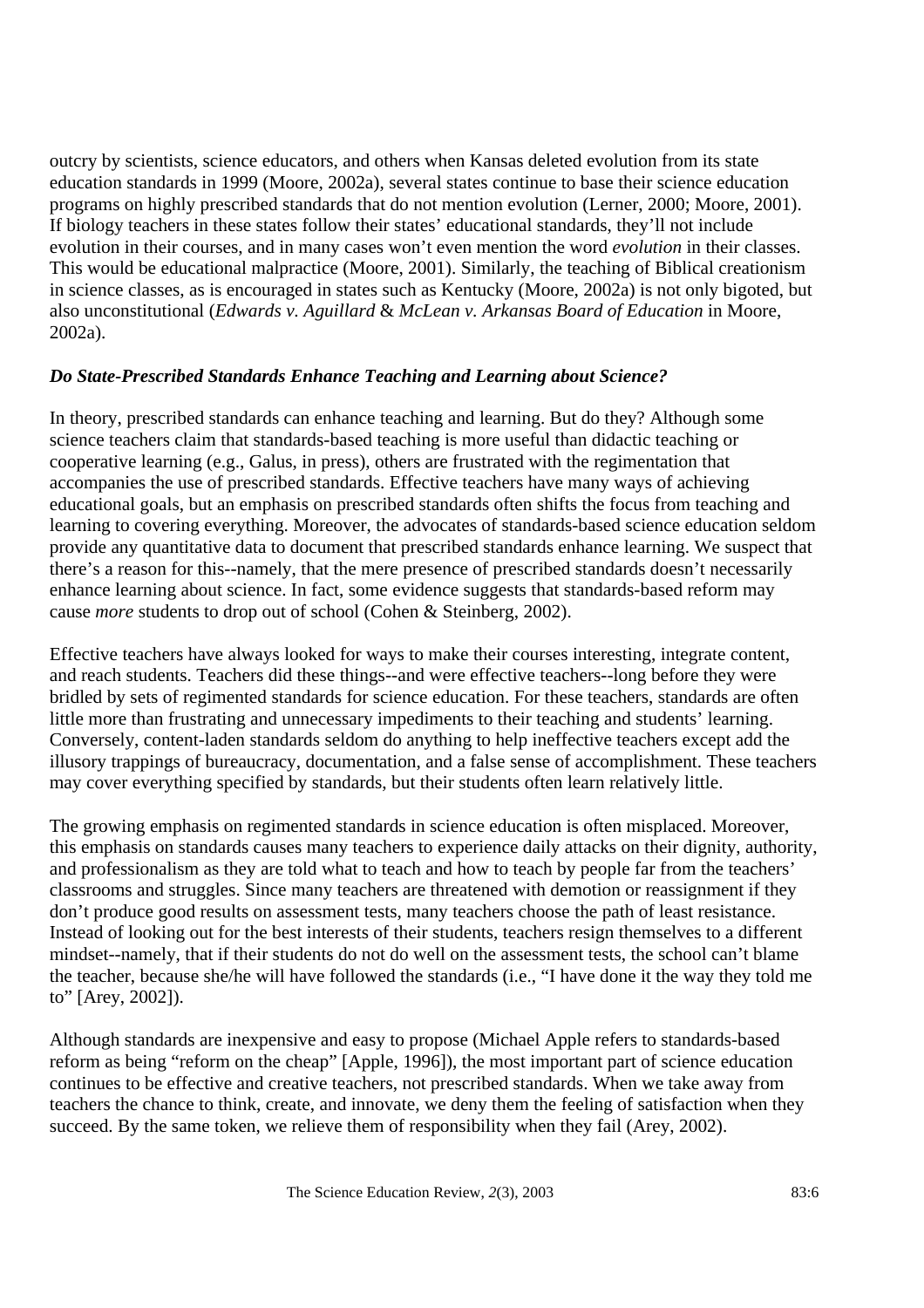Standards frustrate, but seldom help, good teachers, and virtually never improve the performance of ineffective teachers. We should know by now that we can't legislate, with prescribed standards or anything else, good teaching.

#### *References*

- Allington, R. L., & McGill-Franzen, A. (1992). Unintended effects of educational reform in New York. *Educational Policy, 6* (4), 397-414.
- American Association for the Advancement of Science. (1993). *Benchmarks for science literacy*. New York: Oxford University.
- Apple, M. (1996). *Cultural politics and education*. New York: Teachers College Press.
- Arey, K. (2002, May 8). When standardization replaces innovation. *Education Week*, pp. 32-33.
- Ayers, W. (2000). The standards fraud. In D. Meier (Ed.), *Will standards save public education*? (pp. 64-69). Boston: Beacon Press.
- Blank, R. K., Porter, A., & Smithson, J. (2001). *New tools for analyzing teaching, curriculum, and standards in math and science*. Washington, DC: Council of Chief State School Officers.
- Bohn, A. P., & Sleeter, C. E. (2000). Multicultural education and the standards movement. *Phi Delta Kappan*, *82* (2), 156- 159.
- Brickhouse, N. W., & Potter, J. T. (2001). Young women's scientific identity formation in an urban context. *Journal of Research in Science Teaching*, *38* (8), 965-980.
- Cohen, M., & Steinberg, A. (2002, March 13). Rigor and relevance. *Education Week*, pp. 32, 48.
- Darling-Hammond, L. (1991). The implications of testing policy for quality and equality. *Phi Delta Kappan*, *73*(3), 220- 225.
- Darling-Hammond, L. (1992). Educational indicators and enlightened policy. *Educational Policy, 6* (3), 235-265.
- Darling-Hammond, L. (1997). *The right to learn: A blueprint for creating schools that work*. San Francisco: Jossey-Bass.
- Darling-Hammond, L. (2003). *Transforming urban public schools: The role of standards and accountability.* Retrieved
- May 20, 2003, from http://www.ksg.harvard.edu/urbanpoverty/Sitepages/urbanseminar/Urbaned/standards.pdf .
- Darling-Hammond, L., & Falk, B. (1997). Using standards and assessments to support student learning. *Phi Delta Kappan*, *79*(3), 190-199.
- Dividing lines. (2001, May 10). *Education Week*, pp. 12-13.
- Falk, B. (2002). Standards-based reforms: Problems and possibilities. *Phi Delta Kappan*, *83*(8), 612-620.
- Fitzhugh, W. (2002, January 16). The state of the term paper: Will standards framers' neglect be a factor in its demise? *Education Week,* p. 35.
- Galus, P. (in press). When standards work. *The American Biology Teacher*.
- Gerking, J. (2001). The standard classroom. *The Science Teacher*, *68*(7), 8.
- Haberman, M. (1991). The pedagogy of poverty versus good teaching. *Phi Delta Kappan*, *73*(4), 290-294.
- Hoff, D. J. (1999, September 22). Standards at crossroads after decade. *Education Week*, pp. 1, 9.
- Hoff, D. J. (2001, October 31). Teaching, standards, tests found not aligned. *Education Week*, p. 6.
- Jones, K., & Whitford, B. L. (1997). Kentucky's conflicting reform principles: High stakes school accountability and student performance assessment. *Phi Delta Kappan*, *79*(4), 276-281.
- Jorgenson, O., & Vanosdall, R. (2002). The death of science: What we risk in our rush toward standardized testing and the three R's. *Phi Delta Kappan*, *83*(8), 601-605.
- Koretz, D. (1988). Arriving in Lake Wobegon: Are standardized tests exaggerating achievement and distorting instruction? *American Educator, 12* (2), 8-15, 46-52.
- Larabee, D. F. (1999, May 19). The chronic failure of curriculum reform. *Education Week*, pp. 42-44.
- Lee, O. (1999). Equity implications based on the conceptions of science achievement in major reform documents. *Review of Education Research*, *69* (1), 83-115.
- Leonard, W., Penick, J., & Douglas, R. (2002). What does it mean to be standards-based? *The Science Teacher*, *69*(4), 36- 39.
- Lerner, L. S. (2000). *Good science, bad science: Teaching evolution in the states*. Washington, DC: The Thomas B. Fordham Foundation.
- Lipman, P. (1998). *Race, class, and power in school restructuring*. Albany, NY: SUNY Press.
- Lynch, S. (2000). *Equity and science education reform*. Mahwah, NJ: Lawrence Erlbaum and Associates.